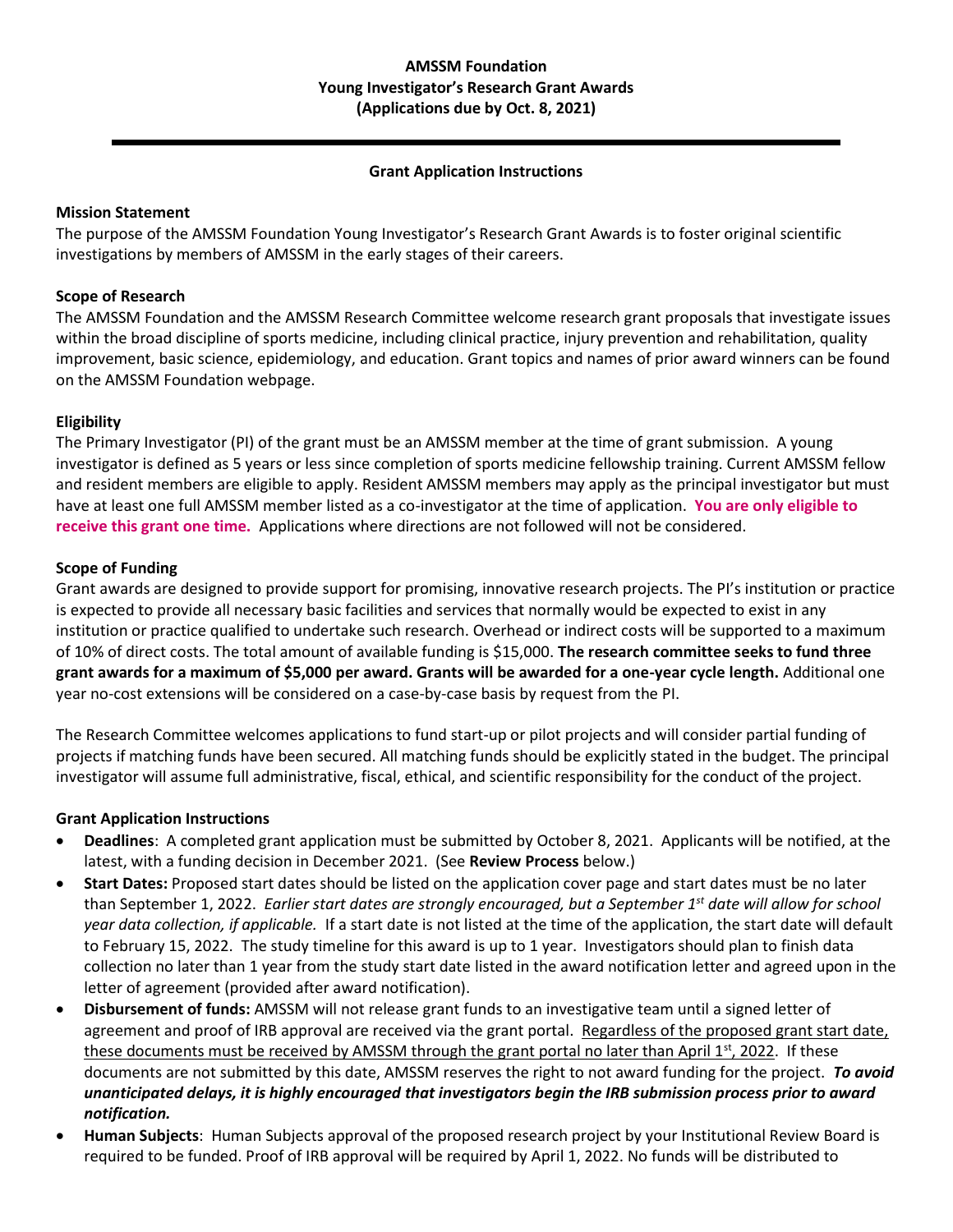grantee without proof of the IRB approval. If you do not have an Institutional Review Board, review of your project by your hospital Human Subjects Committee or equivalent is required for funding. If your hospital does not have a Human Subjects Committee or equivalent, please contact the AMSSM Research Committee Chair prior to submission [\(research@amssm.org\)](mailto:research@amssm.org). A copy of the Human Subjects approval can be submitted in the AMSSM Grant Portal. It is the sole responsibility of the principal investigator and their institution to ensure the work is carried out within the required guidelines.

- **Electronic Submission Process**: All required components of the grant application must be submitted via the AMSSM Grant Portal on the AMSSM website. *E-mailed submissions will not be accepted*. The grant portal can be accessed on the research grants page under the Research tab.
- **Format**: The complete application should be in MS Word or PDF format, 12-point font, and double spaced. Please number all pages beginning with the cover page.
- **Page Limits:** Although there are no limits to the total length of the application, the following word and page limits should be followed: Abstract no longer than 300 words, research proposal no longer than six pages and each biographical sketch no longer than five pages.

# **Complete Proposal (Applications where directions are not followed will not be considered.)**

The complete proposal should include the following sections (see Appendix I: Checklist for Completed Application Prior to Submission):

1. **Cover Page** including the title of the proposed study, principal investigator with complete contact information (name, title, institution, address, phone, and email), and the names, titles and institutions of all co-investigators. At the bottom of the cover page, please also list the proposed start and end dates of the project and the requested funding amount. 2. **Abstract Page** limited to 300 words. The abstract should include the following elements: Title, Background, Purpose/Specific Aims, Methods/Study Design, Hypothesis, and Significance of Study.

3. **Detailed Budget**. Provide a detailed budget itemized by expense categories. Funds may be used to support supplies and equipment, investigators, technicians, research assistants, study coordinators, or statistical support. The budget should include institutional overhead costs (indirect costs) to a maximum of 10% of direct costs minus equipment and tuition. The budget should list the names and roles of all funded personnel to be involved in the project during the twelve-month period. In cases where an individual cannot be identified at the time of submission, providing the proposed position title and role are sufficient. Fringe benefit costs for these personnel may be included. If graduate student support is included, indicate the amount of tuition and the amount of the stipend. If equipment is purchased, each item of equipment with a unit acquisition cost must be listed. Please give the justification for significant items of equipment and any unusual costs. A maximum of \$750 is allowable for travel expenses related to the project. In addition, existing grants or other funding sources being utilized for the same project should be listed separately by briefly stating the funding agency, amount, and general description of how the funds will be utilized.

4. **Research Proposal:** The research proposal (**excluding the abstract, budget, biographical sketches and references**) should not exceed 6 pages. Please include the following sections:

- a. **Background:** Briefly describe the background leading to the present application and evaluate the existing studies relevant to this project.
- b. **Preliminary Studies:** Provide an account of preliminary studies conducted by the principal or co-investigators pertinent to this application. This information will also help to establish the experience and competence of the investigators to pursue the proposed project and assist the reviewers in assessing the likelihood of success and completion of the study. (Copies of publications by the investigators pertinent to the proposed research may be included as an appendix.)

c. **Purpose/Specific Aims:** Concisely state the primary objective of the project. List also any other specific aims of the project.

- d. **Hypothesis**: State the study hypothesis and a brief explanation based on the background information or preliminary studies presented.
- e. **Study Design/Methods:** Describe the research methods, design and statistical analyses to be used to accomplish the project. Include the setting and predicted sample size, and how the data will be collected and analyzed. Describe any novel approaches, tools or technologies for the proposed study. A power calculation that justifies the number of subjects, or specimens, or other samples should be included in the statistical design. Discuss any potential difficulties and limitations of the proposed procedures.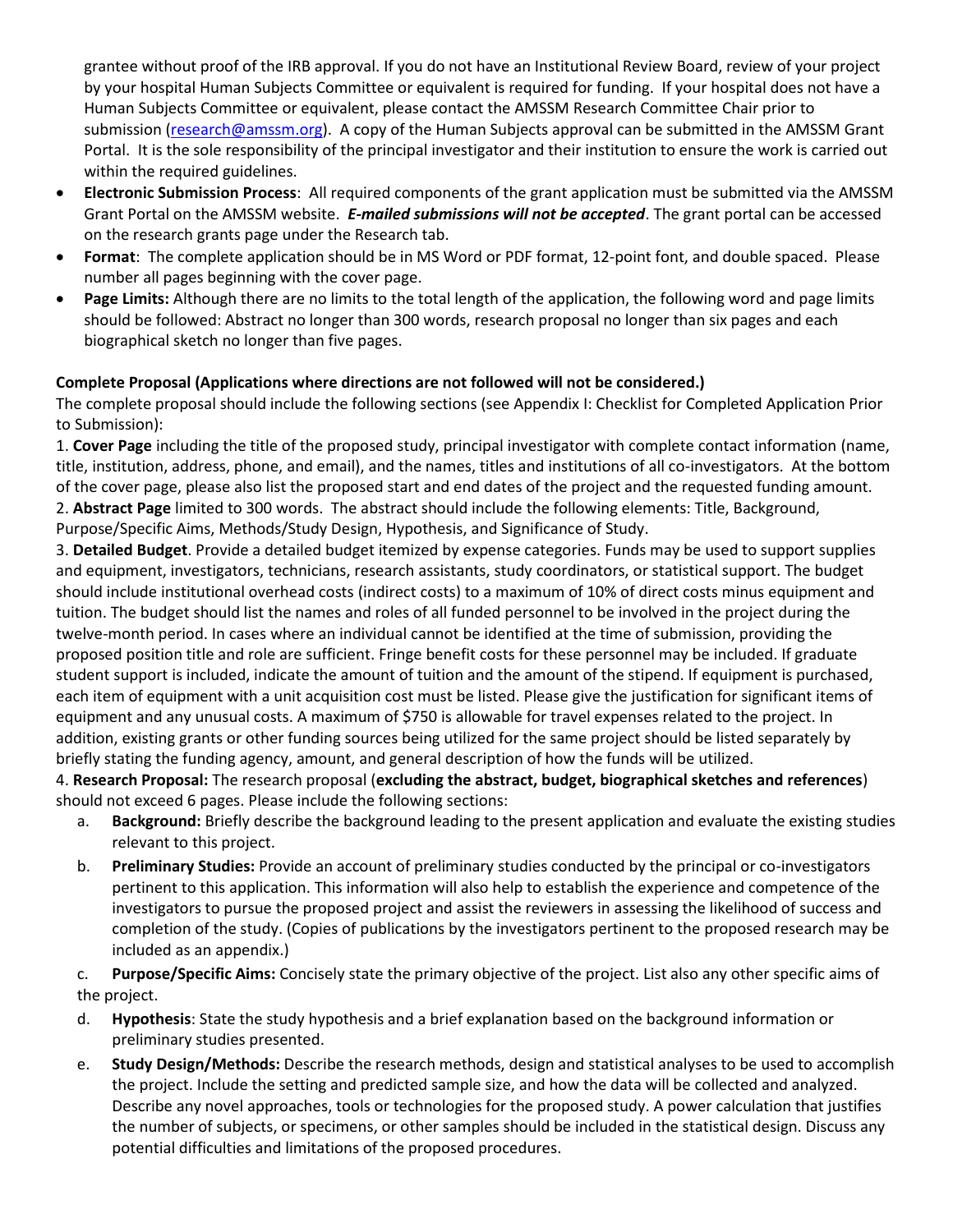f. **Significance of Study:** State the importance and relevance of the research described and the potential impact on the field of sports medicine.

5. **Biographical Sketch.** An NIH biographical sketch for each investigator should be submitted. NIH biographical sketches are limited to five pages

6. **Time Table**: Provide a tentative timetable for the project including the start and end date (proposals extending beyond one year will not be reviewed).

7. **References**: Please number all references in the order in which they appear in the proposal. Commonly accepted reference styles include the Vancouver Style and the AMA Style. Sample format for references are given below:

- Journal article:
	- o Newcomer KL, Laskowski ER, Idank DM, et al. Corticosteroid injection in early treatment of lateral epicondylitis. Clin J Sport Med. 2001; 11:214–222.
- Book chapter:
	- o Claessens AL. Elite female gymnasts: a kinanthropometric over-view. In: Johnston FE, Eveleth P, Zemel B, eds. Human Growth in Context. London: Smith-Gordon and Co; 1999:273–280.
- World Wide Web:
	- o Gostin LO. Drug use and HIV/AIDS [JAMA HIV/AIDS web site]. June 1, 1996. Available at: [http://www.ama-assn.org/special/hiv/ethics.](http://www.ama-assn.org/special/hiv/ethics) Accessed June 26, 1997.

8. **Appendix**: Copies of publications by the investigators (not to exceed three) *pertinent to the proposed research* may be included. They must be published or in press.

### **Review Process**

The review process is modeled after that used by the National Institute of Health and comparable national sports medicine organizations, including the AMSSM Collaborative Research Network. The Young Investigator's Research Grant Review Committee (YI-RGRC) will consist of at least five members from the AMSSM Foundation, AMSSM Research Committee, AMSSM Board of Directors or AMSSM at-large. YI-RGRC members are not eligible if they have applied for the AMSSM Foundation Young Investigator's Research Grant as a principal investigator or co-investigator during that cycle of review, or if they have any real or perceived conflict of interest. The YI-RGRC will score each grant proposal solely on its scientific merit. To receive funding, a grant proposal must be of sufficient scientific quality and be relevant to the field of sports medicine. Funding decisions will be made based on established review criteria for the YI-RGRC and the availability of funds.

## **Review Criteria**

The YI-RGRC evaluates the scientific merit of each grant application according to specific criteria. The principal criteria for the review of grant applications include:

1. Scientific or medical significance and originality of the proposed research.

2. Appropriateness, feasibility and adequacy of the experimental approach and methodology proposed to carry out the research. Qualifications and research experience of the principal investigator and co-investigators will be considered, particularly but not exclusively in the area of the proposed research.

3. Appropriateness of the proposed budget and duration in relation to the proposed research.

## **Progress Report**

- A progress report must be submitted to the AMSSM Research Committee every six months. A report of expenditures should be submitted with the progress report. Any balance of more than \$200 must be refunded to AMSSM within sixty days of completion of the project, or a grant extension should be requested at least one month in advance and submitted with the progress report.
- A final progress report and report of expenditures is due within 90 days of the end of the grant support. The final progress report should highlight significant project results and their significance.
- The YI-RGRC should also be notified at least 30 days prior to any significant change in study protocol.
- Progress reports and all communications should be electronically submitted to the AMSSM Grant Portal.

#### **Presentations and Publications**